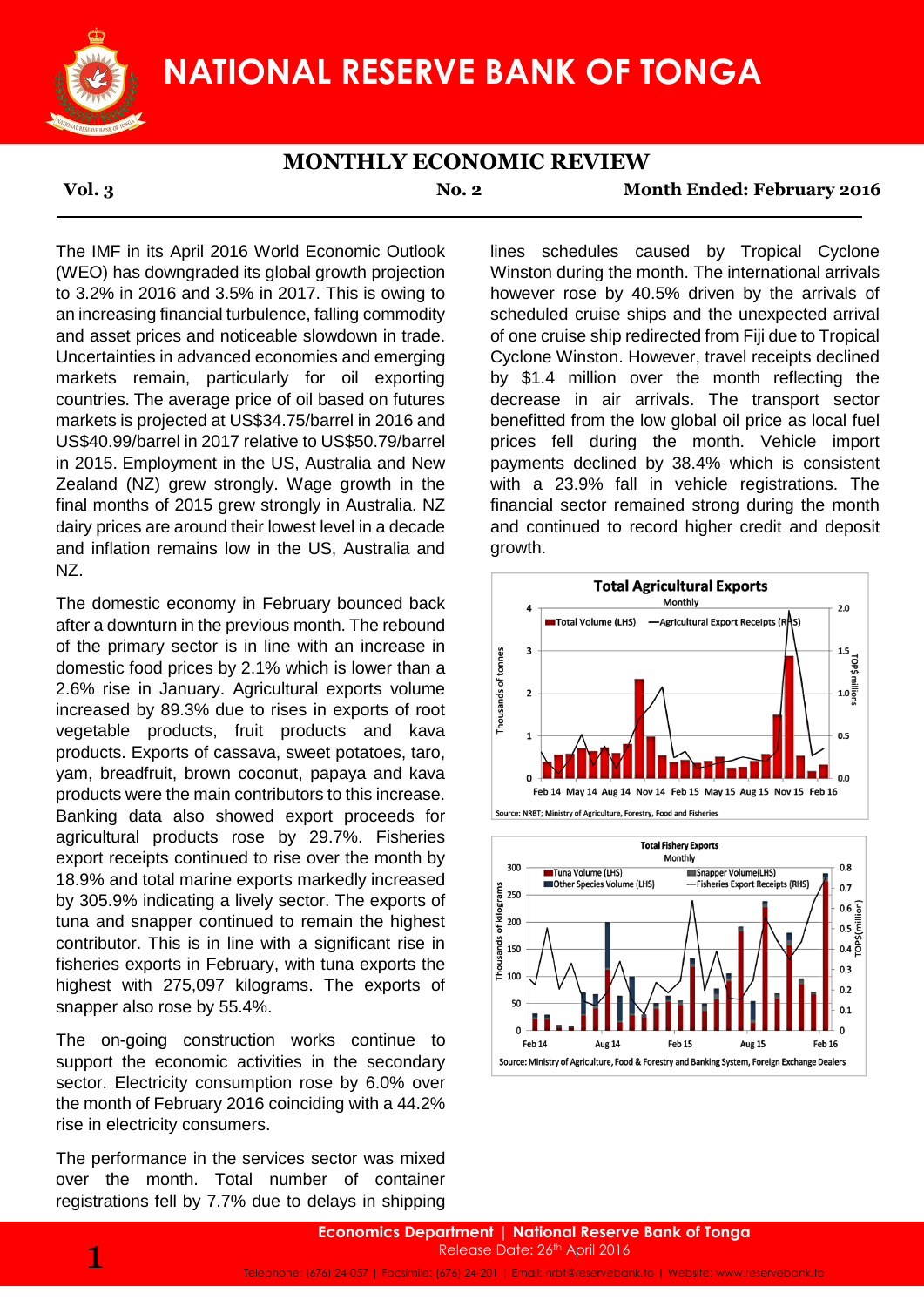

**Vol. 3 No. 2 Month Ended: February 2016**

The total number of job advertisements<sup>1</sup> over the month maintained at the same number advertised as in January. The Public Administration continued to record the highest number of vacancies advertised. Over the year, job advertisements fell by 15.9% due to lower number of advertisements for the Industry and Services sectors indicating lower unemployment.

The hike in the price of Kava-Tonga drove the increase in headline inflation over the month by 0.4%. The low production of Kava-Tonga reflects the lag effects of the drought from previous years. Domestic food prices rose by 2.1% due to increases in the prices of watermelon, pineapple, dry coconut, peanuts, carrots, tomatoes and pele leaves. The domestic prices for Housing, Household operations, Clothing & Footwear remained unchanged in February. However, imported prices continue to fall by 1.0% over the month as a result of a 2.8% decline in prices for diesel and petrol, offsetting a 1.9% rise in the price of house maintenance goods.

In the year to February, headline inflation fell by 0.3% which was driven by a 7.1% decline in imported prices. Imported food prices decreased by 13.8% due to a decline in prices for almost all items such as potatoes, onions, apples, mutton flaps, chicken pieces and flour. Household prices dropped by 4.0% particularly on domestic fuel & power and also household supplies & services. Transportation prices also fell by 1.7% due to lower prices of crude oil.

In contrast, domestic prices increased by a record 9.7%. This was caused mainly by a significant increase in Tobacco, Alcohol & Kava prices by 43.1% specifically on Kava-Tonga. Prices for Miscellaneous goods & services rose by 24.9% due to higher stamp (air mail) prices. The increase in domestic prices also reflects lower food production due to the lag effects of unfavorable weather conditions over the year. This includes higher prices

for taro, cassava, yams, lu, tomatoes, capsicum, ripe banana, watermelon, pineapple, pawpaw, coconuts, tuna fish, cockles and also stringed fish. In addition, prices of Housing and Household operations also rose by 2.4% and 1.8% respectively. The National Reserve Bank of Tonga (NRBT) continues to expect that headline inflation will remain low in the near term. However, risks to this forecast would be developments in world oil and food prices for both domestic and imported inflation.





The Tongan Pa'anga depreciated against the New Zealand Dollar (NZD), Australian Dollar (AUD), Fijian Dollar (FJD), and the Japanese Yen (JPY) over the month of February 2016, leading to a fall in the Nominal Effective Exchange Rate (NEER) by 1.2% over the month. The lower NEER combined with Tonga's low headline inflation contributes to the

1

<sup>&</sup>lt;sup>1</sup> This is based on job advertisements published on local newspapers (Taimi, Talaki and Kele'a) and the Matangi Tonga Website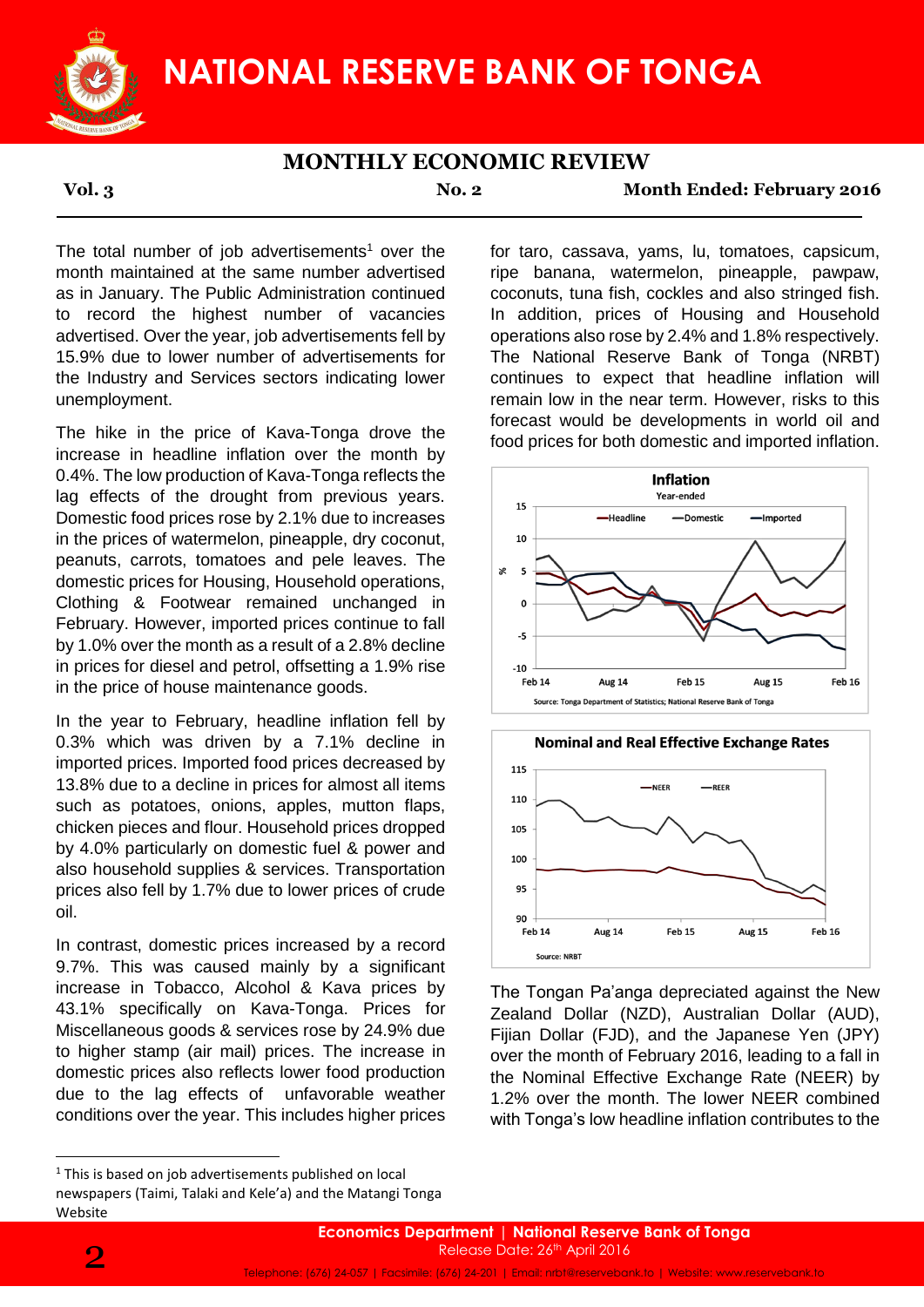

**Vol. 3 No. 2 Month Ended: February 2016**

decline in the Real Effective Exchange Rate (REER) by 1.2%. Over the year, both the NEER and the REER deteriorated at a faster rate of 5.9% and 10.2% respectively, benefitting the exports and tourism industries and encourages remittances as Tonga maintains its price competitiveness against that of its major trading partners.

Total outflows of Overseas Exchange Transactions (OET) for February 2016, further declined by 7.2% to \$39.8 million, attributed mostly to a 5.4% fall in current account payments. Driving this fall were lower import payments recorded for the month of 21.6%, coinciding with a 7.7% fall in container registrations, and this was supported by a \$1.8 million drop in payments for wholesale and retail imports. A sharp drop of \$5.9 million in oil import payments also contributed to the lower current account outflows. Services payments however, rose over the month by 21.2%, due to an increase in payments for telecommunication services.

Total OET inflows made a strong comeback over the month of February, rising by 39.7% to \$54.7 million, in contrast to a decline of 34.2% in the previous month. A rebound in both the financial and current account receipts by the end of the month, supported the growth in OET receipts. All receipts from the current account categories rose over the month, with transfers rising the most by 17.2%, due to receipt of official grants, and higher remittances, followed by primary income with 92.8% and services with 12.4%. The 7.2% rise in remittances shows the impact of the strong growth in employment at Australia, New Zealand and the United States and the weakening of the Tongan Pa'anga against that of its major trading currencies. The remittance receipts in USD still dominate by a share of 43%, followed by AUD at 30% and NZD at 21%. Exports receipts also rose by 58.2% underpinned by higher proceeds from exports of marine products and other exported goods. Financial account receipts climbed to \$14.1 million over the month, which was 208.5% higher than the previous month, owing mostly to

interbank transfers with overseas correspondent banks for foreign exchange deals.





For the month ended February 2016, the balance of overseas exchange transactions, which is the net change to foreign reserves stood at a surplus of \$2.3 million, recovering from a deficit of \$1.6 million last month. The improvement in the net current and net financial accounts resulted in the higher overall balance. Official foreign reserves remains comfortable, reaching yet another record high of \$328.5 million by end of February, equivalent to 9.3 months of import cover, well above the NRBT's minimum range of  $3-4$  months.<sup>2</sup>

Broad money rose over the month by 2.0% to \$456.5 million. This resulted from a 3.0% increase in net domestic assets and a 1.6% rise in net foreign assets. The increase in banks' lending resulted in

on imports over the next 12 months, whereas NRBT uses import data from the past 12 months.

**.** 

<sup>&</sup>lt;sup>2</sup> IMF projects the level of foreign reserves for 2015/16 as equivalent to 7.6 months of imports cover. Their method of calculation is based